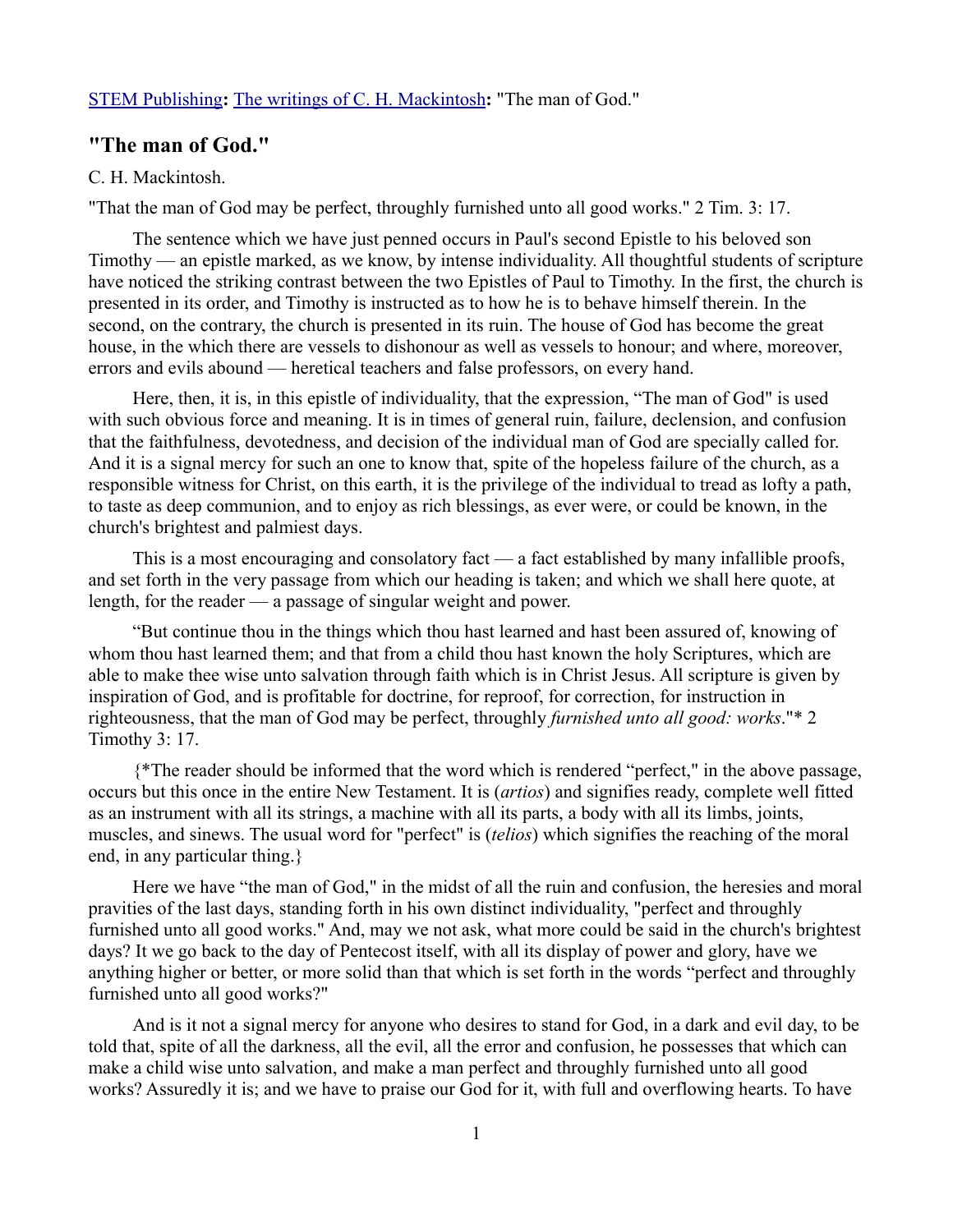access, in days like these, to the eternal fountain of inspiration, where the child and the man can meet and drink and be satisfied — that fountain so clear that you cannot see its depth, and so deep that you cannot reach the bottom — that peerless, priceless volume which meets the child at his. mother's knee, and makes him wise unto salvation; and meets the man in the most advanced stage of his practical career and makes him perfect and fully furnished for exigency of every hour. However, we shall have occasion, ere we close this paper, to look, more particularly, at "the man of God," and to consider what is the special force and meaning of this term. That there is very much more involved in it than is ordinarily understood, we are most fully persuaded.

There are three aspects in which man is presented in scripture; in the first place, we have man in nature, secondly, a man in Christ; and, thirdly, we have, the man of God. It might perhaps be thought that the second and third are synonymous; but we shall find a very material difference between them. True, I must be a man in Christ before I can be a man of God; but they are, by no means, interchangeable terms.

Let us then, in the first place, contemplate

MAN IN NATURE.

This is a very comprehensive phrase indeed. Under this title, we shall find every possible shade of character, temperament, and disposition. Man, on the platform of nature, graduates between two extremes. You may view him at the very highest point of cultivation, or at the very lowest point of degradation. You may see him surrounded with all the advantages, the refinements and the so-called dignities of civilised life; or you may find him sunk in all the shameless and barbarous customs of savage existence. You may view him in the almost numberless grades, ranks, classes, and castes into which the human family has distributed itself.

Then again, in the self-same class or caste you will find the most vivid contrasts, in the way of character, temper, and disposition. There, for example, is a man of such an atrocious temper that he is the very horror of every one who knows him. He is the plague of his family circle, and a perfect nuisance to society. He can only be compared to a porcupine with all his quills perpetually up; and if you meet him once you will never wish to meet him again. There, on the other hand, is a man of the sweetest disposition and most amiable temper. He is just as attractive as the other is repulsive. He is a tender, loving, faithful husband; a kind, affectionate, considerate father; a thoughtful liberal master; a kindly, genial neighbour; a generous friend, beloved by all, and justly so; the more you know him the more you must like him, and if you meet him once you are sure to wish to meet him again.

Further, you may meet on the platform of nature, a man who is false and deceitful, to the very heart's core, He delights in lying, cheating, and deception. Even where there is no object to be gained or interest to be served, he would rather tell a lie than the truth. He is mean and contemptible in all his thoughts, words, and ways; a man to whom all who know him would like to give as wide a berth as possible. And, on the other hand, you may meet a man of high principle, frank, honourable, generous, and upright; one who would scorn to tell a lie, or do a mean action, whose reputation is unblemished his character unexceptionable. His word would be taken for any amount; he is one with whom all who know him would be glad to have dealings; an almost perfect natural character; a man of whom it might be said, he lacks but one thing.

Finally, as you pass to and fro on nature's platform, you may meet the atheist who affects to deny the existence of God; the infidel who denies God's revelation; the sceptic and — the rationalist who disbelieves everything. And, on the other hand, you will meet the superstitious devotee who spends his time in prayers and fasting, ordinances, and ceremonies; and who feels sure he is earning a place in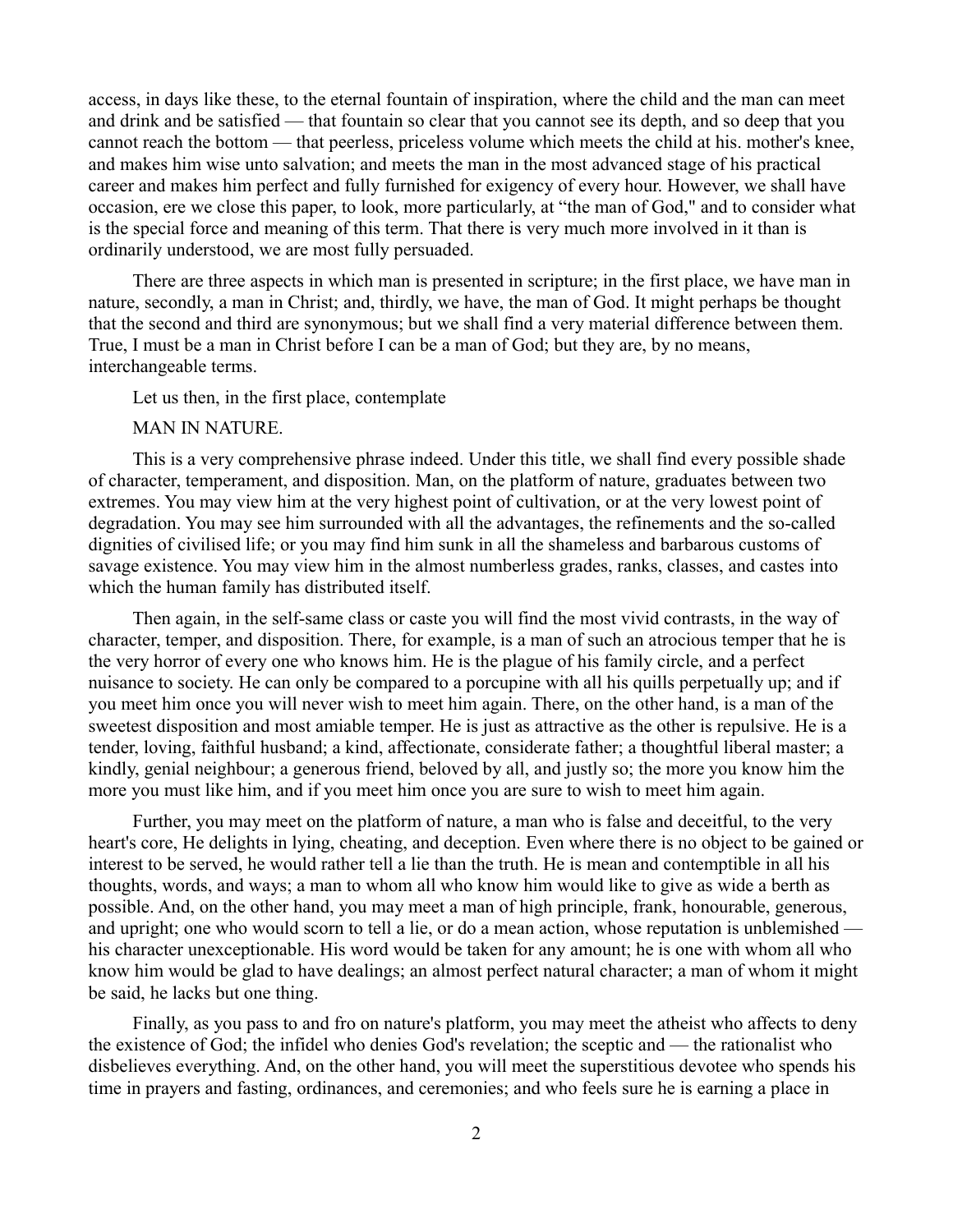heaven by a wearisome round of religious observances that actually unfit him for the proper functions and responsibilities of domestic and social life. You may meet men of every imaginable shade of religious opinion, high church, low church, broad church, and no church; men who, without a spark of divine life in their souls, are contending for the powerless forms of a traditionally religion.

Now, there is one grand and awfully solemn fact common to all these various classes, castes, grades, shades, and conditions of men who Occupy the platform of nature, and that is there is not so much as a single link between them and heaven — there is no link with the Man who sits at the right hand of God — no link with the new creation. They are without Christ and without hope. They are unconverted. They have not rotten eternal life. As regards God, and Christ, and eternal life, and heaven, they all — however they may differ, morally, socially, and religiously — stand on one common ground; they are far from God — they are out of Christ — they are in their sins — they are in the flesh — they are of the world — they are on their way to hell

This being the case, it follows as a necessary and terrible consequence, that, underneath the platform of nature, and right in front of all who stand thereon, there are the flames of an everlasting hell. There is really no getting over this, if we are to listen to the voice of holy scripture. False teachers may deny it. Infidels may pretend to smile contemptuously at the idea; but scripture is plain — as plain as plainness itself. It speaks in manifold places, of a fire that NEVER shall be quenched, and of a worm that shall never die.

It is the very height of folly for anyone to seek to set aside the plain testimony of the word of God on this most solemn and weighty subject. Better far to let that testimony fall, with all its weight and authority, upon the heart and conscience — infinitely better to flee from the wrath to come than to attempt to deny that it is coming, and that, when it does come, it will abide for ever — yes, for ever, and for ever, and for ever! Tremendous thought! — overwhelming consideration! May it speak, with living power, to the soul of the unconverted reader, leading him to cry out, in all sincerity, "What is to be done?"

Yes, here is the question, "What must I do to be saved?" The divine answer is wrapped up in the following words which dropped from the lips of two of Christ's very highest and most gifted ambassadors. "Repent and be converted," said Peter to the Jew. "Believe on the Lord Jesus Christ, and thou shalt be saved and thy house," said Paul to the Gentile. And again, the latter of these two blessed messengers, in summing up his own ministry, thus defines the whole matter, "Testifying both to the Jews, and also to the Greeks, repentance toward God, and faith toward our Lord Jesus Christ."

How simple! But how real! How deep! How thoroughly practical! It is not a nominal, national head belief. It is not saying, in mere flippant profession, "I believe." Ah! no; it is something far deeper and more serious than this. It is much to be feared that a large amount of the professed faith of this our day is deplorably superficial. There are vast numbers of those who throng our preaching rooms and lecture halls who are, after all, but wayside and stony ground hearers. The plough has never passed over them. The fallow ground has never been broken up. The arrow of conviction has never pierced them through and through. They have never been smashed to pieces — turned inside out — thoroughly revolutionised. The preaching of the gospel to all such is just like scattering precious seed on the hard asphalt, the pavement, or the beaten highway. It never penetrates. It does not enter into the depths of the soul; the conscience is not reached; the heart is not affected. The seed lies on the surface and is carried away by the first passing breeze.

Nor is this all. It is also much to be feared that many of the preachers of the present day, in their efforts to make the gospel simple, lose sight of the eternal necessity of repentance, and the essential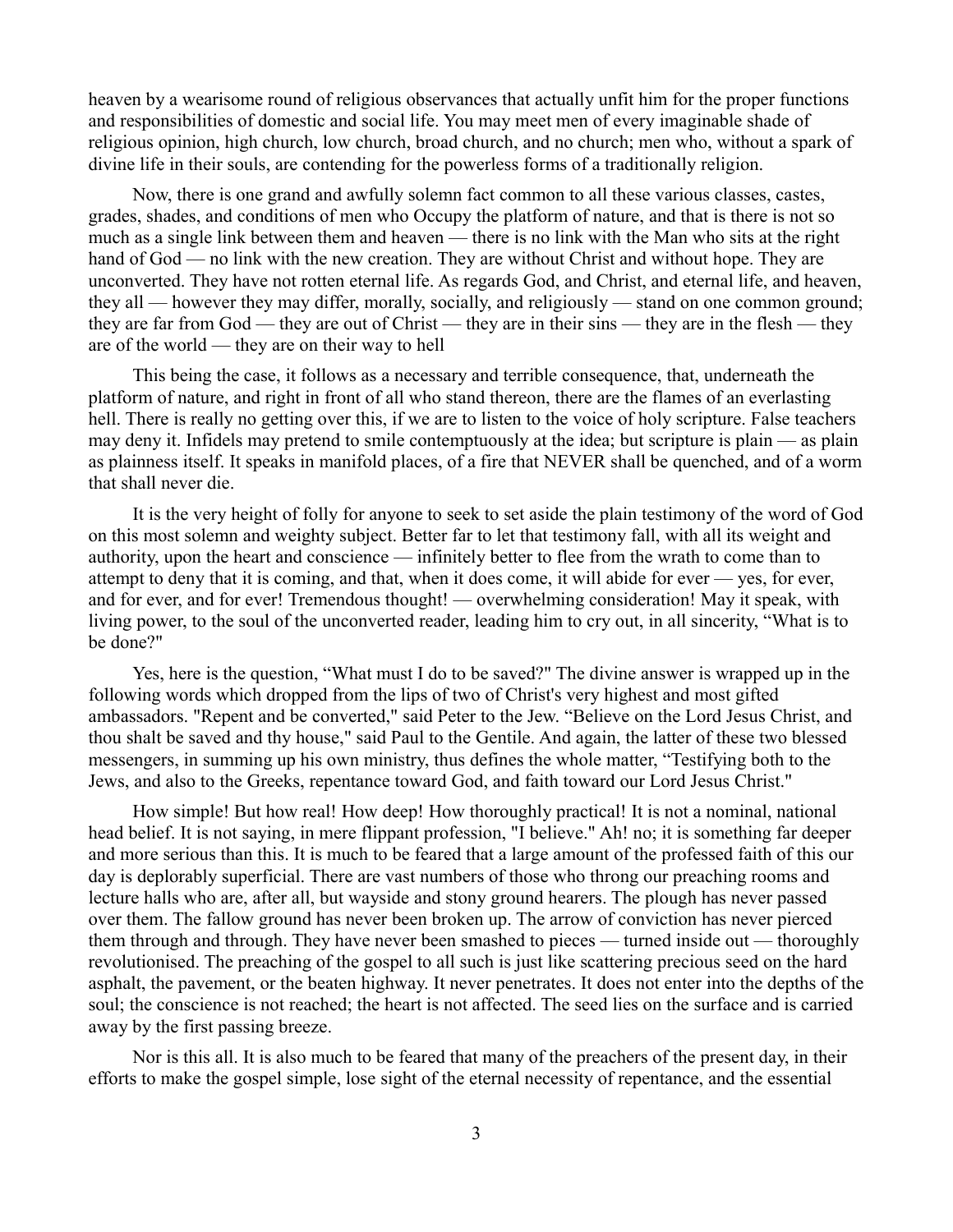necessity of the action of the Holy Ghost, without which so-called faith is a mere human exercise and passes away like the vapours of the morning, leaving the soul still in the region of nature, satisfied with itself, daubed with the untempered mortar of a merely human gospel that cries peace, peace, where there is no peace, but the most imminent danger.

All this is very serious, and should lead the soul into profound exercise. We want the reader to give it his grave and immediate consideration. We would put this pointed question to him, which we entreat him to answer, now, "*Have you got eternal life*?" Say, dear friend, *have you*? "He that believeth on the Son of God hath eternal life." Grand reality! If you have not got this, you have nothing. You are still on that platform of nature of which we have spoken so much. Yes, you are still there, no matter though you were the very fairest specimen to be found there — amiable, polished, affable, frank, generous, truthful, upright, honourable, attractive, beloved, learned, cultivated, and even pious after a merely human fashion. You may be all this, and yet not have a single pulsation of eternal life in your soul.

This may sound harsh, stern, and severe. But it is true; and you will find out its truth sooner or later. We want you to find it out *now*. We want you to see that you are a thorough bankrupt, in the fullest sense of that word. A deed of bankruptcy has been filed against you in the high court of heaven. Here are its terms, "They that are in the flesh cannot please God." Have you ever pondered these words? Have you ever seen their application to yourself. So long as you are unrepentant, unconverted, unbelieving, you cannot do a single thing to please God — not one. "In the flesh" and "on the platform of nature" mean one and the same thing; and so long as you are there and thus, you cannot please God. "You must be born again" — renewed in the very deepest springs of your being, unrenewed nature is wholly unable to see and unfit to enter the kingdom of God. You must be born of water and of the Spirit — that is by the living word of God, and of the Holy Ghost. There is no other way by which to enter the kingdom. It is not by self-improvement but by new birth, we reach the blessed kingdom of God. "That which is born of the flesh is flesh;" and "the flesh profiteth nothing," for "they that are in the flesh cannot please God."

How distinct is all this! How pointed! How full! How personal! How earnestly we desire that the unawakened or undecided reader should, just now, take it home to himself, as though he were the only individual upon the face of the earth. It will not do to generalise — to rest satisfied with saying, "We are all sinners." No; it is an intensely individual matter. "You must be born again." If you again ask, "How?" hear the divine response from the lips of the Master Himself, "As Moses lifted up the serpent in the wilderness, even so must the Son of man be lifted up; that whosoever believeth in him should not perish, but have eternal life."

Here is the sovereign remedy, for every poor broken-hearted, conscience-smitten, hopelessly ruined, hell deserving sinner — for every one who owns himself lost — who confesses his sins, and judges himself — for every weary, heavy laden, sin-burdened soul — here is God's own blessed promise. Jesus died, that you might live. He was condemned, that you might be justified. He drank the cup of wrath, that you might drink the cup of salvation. Behold Him hanging on yonder cross for thee. See what He did for thee. Believe that He satisfied, on your behalf, all the claims — the infinite and everlasting claims of the throne of God. See all your sins laid on Him — your guilt imputed to Him your entire condition represented and disposed of by Him. See His atoning death answering perfectly for all that was or ever could be brought against you. See Him rising from the dead, having accomplished all. See Him ascending into the heavens, bearing in His divine Person the marks of His finished atonement. See Him seated on the throne of God, in the very highest place of power. See Him crowned with glory and honour. Believe in Him there, and you will receive the gift of eternal life — the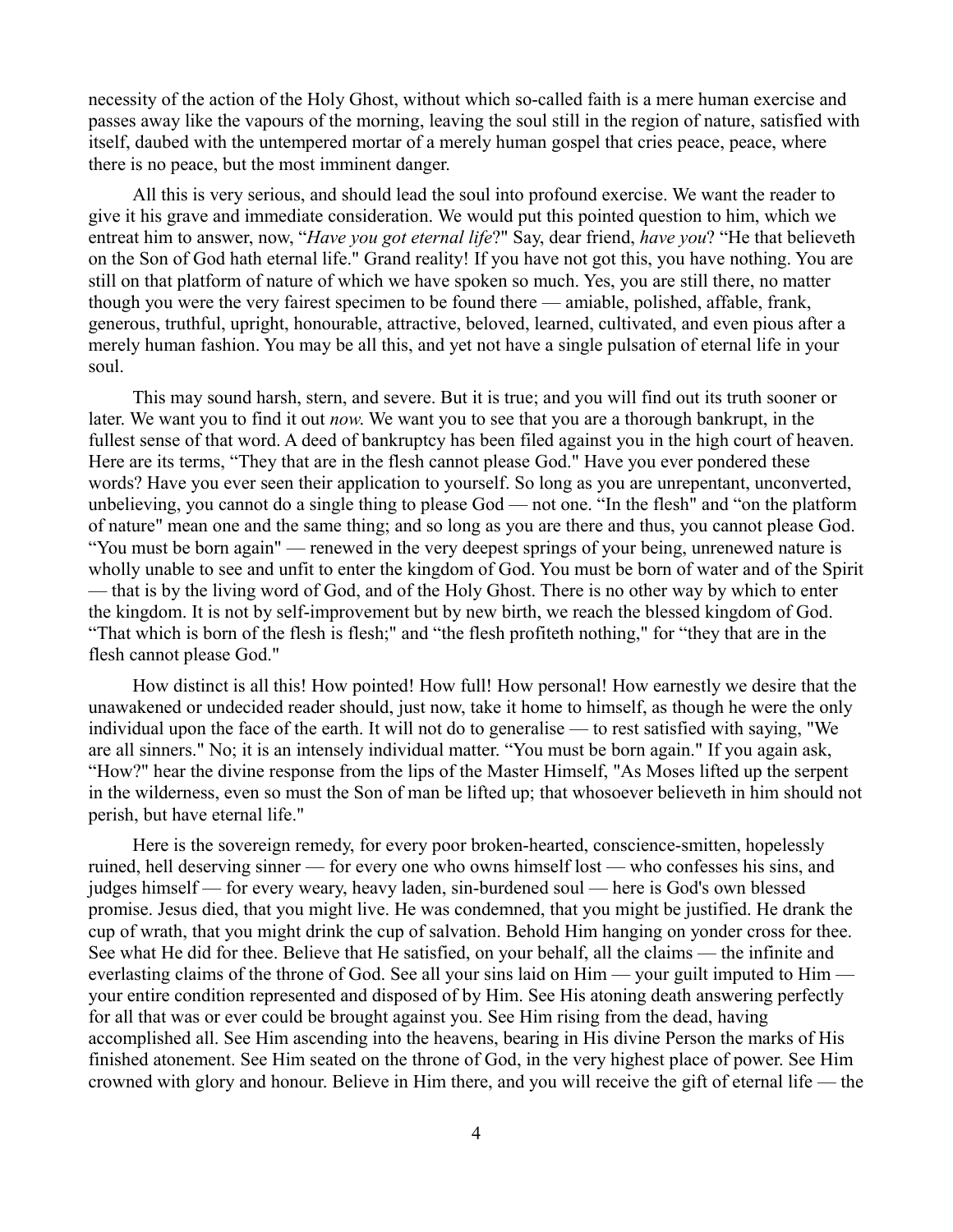seal of the Holy Ghost — the earnest of the inheritance. You will pass off the platform of nature — you will be "A man in Christ."

### PART<sub>2</sub>

To all whose eyes have been opened to see their true condition, by nature — who have been brought under the convicting power of the Holy Ghost — who know aught of the real meaning of a broken heart and a contrite spirit — to all such it must be ox the deepest possible interest to know the divine secret of rest and peace. If it be true — and it is true, because God says it — that "they that are in the flesh cannot please God" — then how is any one to get out of the flesh? How can he pass off the platform of nature? How can he reach the blessed position of those to whom the Holy Ghost declares, "Ye are not in the flesh but in the Spirit?"

These are momentous questions, surely. For, be it thoroughly known and ever remembered, that no improvement of our old nature is of any value whatsoever, as to our standing before God. It may be all very well, so far as this life is concerned, for a man to improve himself, by every means within his reach, to cultivate his mind, furnish his memory, elevate his moral tone, advance his social position. All this is quite true, so true as not to need a moment's argument.

But, admitting, in the fullest manner, the truth of all this, it leaves wholly untouched the solemn and sweeping statement of the inspired apostle that "They that are in the flesh cannot please God." There must be a new standing altogether, and this new standing cannot be reached by any change in the old nature — by any doings — any sayings — any feelings — ordinances of religion, prayers, alms or sacraments. Do what you will with nature and it is nature still. "That which is born of the flesh is flesh;" and do what you will with flesh you cannot make it spirit. There must be a new life — a life flowing from the new man, the last Adam, who has become, in resurrection, the Head of a new race.

How is this most precious life to be had? Hear the memorable answer — hear it, anxious reader hear it and live. "Verily, verily, I say unto you, he that heareth my word, and believeth on him that sent me, hath everlasting life, and shall not come into judgement; but is passed from death unto life." John 5: 24.

Here we have a total change of standing — a passing from death to life — from a position in which there is not so much as a single link with heaven — with the new creation — with the risen Man in glory, into a position in which there is not a single link with the first man — with the old creation and this present evil world. And all this is through believing on the Son of God — not saying we believe, but really, truly, heartily, believing on the Son of God — not by a head belief, a nominal, notional, intellectual faith — but by believing with the heart.

Thus only does any one become A MAN IN CHRIST.

Every true believer is a man in Christ. Whether it be the convert of yesterday or the hoary-headed saint of fifty or sixty years' standing as a Christian, each stands in precisely the same blessed position — he is in Christ. There can be no difference here. The practical state may differ immensely; but the positive standing is one and the same. As on the platform of nature, you may meet with every imaginable shade, grade, class, and condition, though all having one common standing; so on the new, the divine, the heavenly platform, you may meet with every possible variety of practical condition: the greatest possible difference in intelligence, experience, and spiritual power, while all possessing the same standing before God, all being in Christ. There can be no degrees as to standing, whatever there may be as to state. The convert of yesterday, and the hoary headed father in Christ are both alike as to standing. Each is a man in Christ, and there can be no advance upon this. We sometimes hear of "The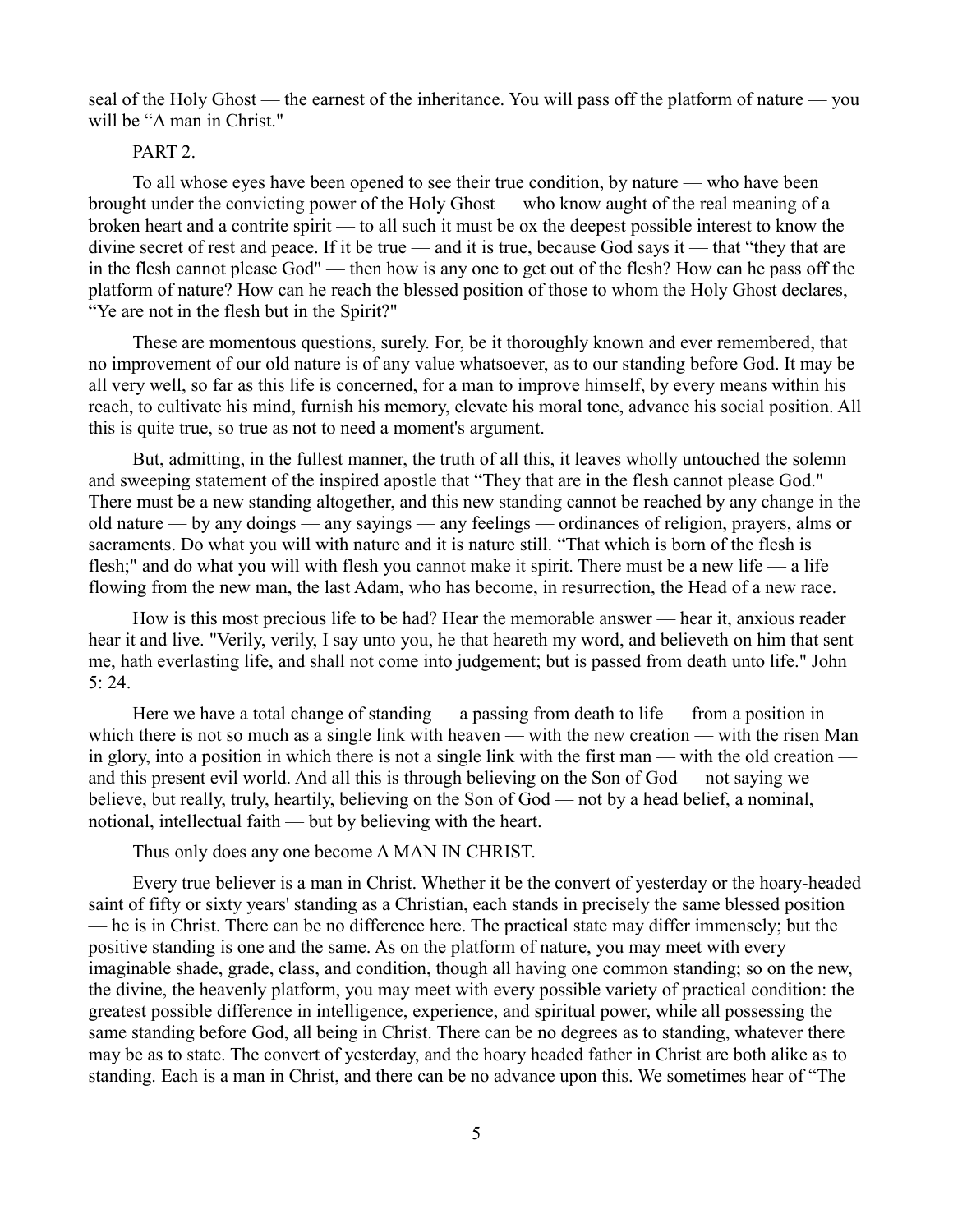higher Christian life;" but, strictly speaking, there is no such thing as a higher or a lower Christian life, inasmuch as Christ is the life of every believer. It may be that those who use the term mean a right thing. They probably refer to the higher stages of the Christian life — greater nearness to God greater likeness to Christ — greater power in the Spirit — more devotedness — more separation from the world — more entire consecration of heart to Christ. But all these things belong to the question of our state, not to our standing. This latter is absolute, settled, unchangeable. It is in Christ, nothing less, nothing more, nothing different. If we are not in Christ, we are in our sins; but if we are in Christ, we cannot possibly be higher, as to standing.

If the reader will turn with us, for a few moments, to 1 Corinthians 15: 45-48, he will find some powerful teaching on this great foundation truth. The apostle Speaks here of two men, "the first and the second." And let it be carefully noted that the second Man is, by no means, federally connected with the first, but stands in contrast with him — a new, independent, divine, heavenly source of life in Himself. The first man has been entirely set aside, as a ruined, guilty, outcast creature. We speak of Adam federally — as the head of a race Personally, Adam was saved by grace; but if we look at him from a federal standpoint, we see him a hopeless wreck.

The first man is an irremediable ruin. This is proved by the fact of a second Man, for truly we may say of the men as of the covenants, "1f the first had been found faultless, then should no place have been sought for the second." But the very fact of a second Man being introduced demonstrates the hopeless ruin of the first. Why a second, if aught could be made of the first? If our old Adam nature was, in any wise, capable of being improved, there was no need of something new. But "they that are in the flesh cannot please God." "For in Christ Jesus neither circumcision availeth anything, nor uncircumcision, but a new creation." Romans 8, Galatians 6.

There is immense moral power in all this line of teaching. It sets forth Christianity in vivid and striking contrast with every form of religiousness under the sun. Take Judaism or any other that ever was known or that now exists in this world, and what do you find it to be? Is it not invariably something designed for the testing, trying, improvement, or advancement of the first man? Unquestionably.

But what is Christianity? It is something entirely new — heavenly — spiritual — divine. It is based upon the cross of Christ, in the which the first man came to his end — where sin was put away — judgement borne — the old man crucified and put out of God's sight for ever, so far as all believers are concerned. The cross closes, for faith, the history of the first man. "I am crucified with Christ," says the apostle. And again, "They that are Christ's have crucified the flesh with its affections and lusts."

Are these mere figures of speech, or do they set forth, in the mighty words of the Holy Ghost, the grand fact of the entire setting aside of our old nature, as a thing utterly worthless and condemned? The latter, most assuredly, blessed be God. Christianity starts, as it were, from the open grave of the second Man, to pursue its bright career onward to eternal glory. It is, emphatically, a new creation in which there is not so much as a single shred of the old thing — for "all things are of God." And if "all things" are of God, there can be nothing of man.

What rest! What comfort! What strength! What moral elevation! What sweet relief for the poor burdened soul that has been vainly seeking, for years perhaps, to find peace in self-improvement! What deliverance from the wretched thraldom of legality, in all its phases, to find out the precious secret that my guilty, ruined, bankrupt self — the very thing that I have been trying, by every means in my power, to improve, has been completely and for ever set aside — that God is not looking for any amendment in it — that He has condemned it and put it to death in the cross of His Son! What an answer is here to the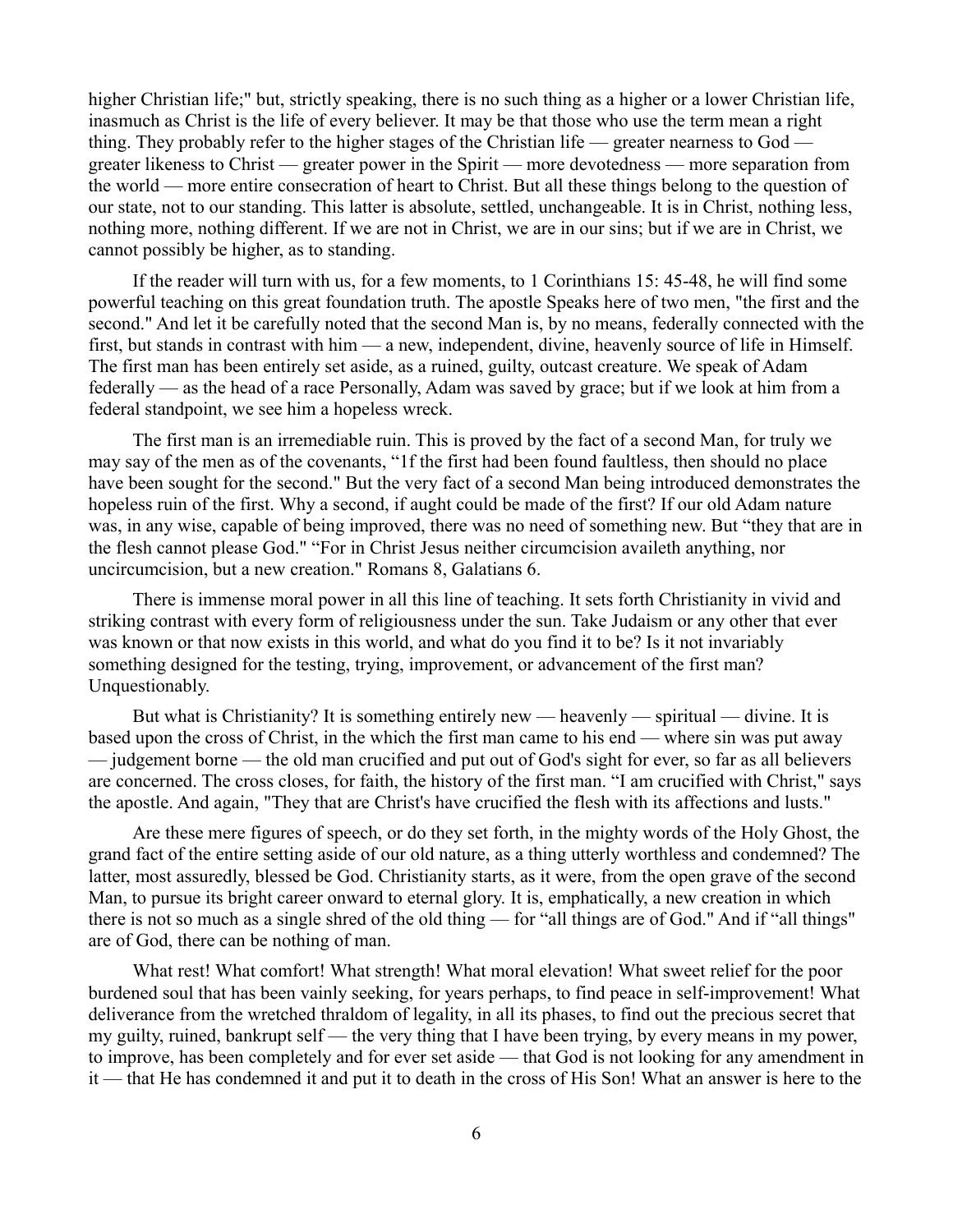monk, the ascetic, and the ritualist! Oh! that it were understood in all its emancipating powers This heavenly, this divine, this spiritual Christianity. Surely were it only known in its living power and reality, it would deliver the soul from the thousand and one forms of corrupt religion whereby the archenemy and deceiver is ruining the souls of untold millions. We may truly say that Satan's masterpiece — his most successful effort against the truth of the Gospel, against the Christianity of the New Testament — is seen in the fact of his leading unconverted people to take and apply to themselves ordinances of the Christian religion, and to profess many of its doctrines. In this way he blinds their eyes to their own true condition, as utterly ruined, guilty, and undone; and strikes a deadly blow at the pure Gospel of Christ. The best piece that was ever put upon the "old garment" of man's ruined nature is the profession of Christianity; and, the better the piece, the worse the rent. See Mark 2: 21.

Let us bend an attentive ear to the following weighty words of the greatest teacher and best exponent of true Christianity the world ever saw. "For I through law am dead to law, that I might live to God. I am crucified with Christ; nevertheless I live; yet not I, but Christ liveth in me." Mark this, "I not I — but Christ." The old "I" — "crucified." The new "I" — Christ. "And the life which I now live in the flesh, I live by the faith of the Son of God, who loved me and gave himself for me." Galatians 2: 19, 20.

{\*The reader will distinguish between the expression "in the flesh" as used in Galatians 2: 20, and in Romans 8: 8, 9. In the former, it simply refers to our condition as in the body. In the latter, it sets forth the principle or ground of our standing. The believer is in the body, as to the fact of his condition; but he is not in the flesh as to the principle of his standing. But very often the expression "in the flesh," is synonymous with being "in the body." We need to ponder more deeply the words of scripture.}

This, and nothing else, is Christianity. It is not "the old man" — the first Adam — nature, becoming religious, even though the religion be the profession of the doctrines, and the adopting of the ordinances of Christianity. No; it is the death, the crucifixion, the burial of the old man — the old  $I$  the old nature, and becoming a new man in Christ. Every true believer is a new man in Christ. He has passed clean out of the old creation — standing — the old estate of sin and death, guilt and condemnation; and he has passed into a new creation-standing — into a new estate of life and righteousness in a risen and glorified Christ — the Head of the new creation — the last Adam.

Such is the position and unalterable standing of the very feeblest believer in Christ. There is absolutely no other standing for any Christian. I must either be in the first man or in the second. There is no third man, for the second Man is the last Adam. There is no middle ground. I am either in Christ, or I am in my sins. But if I am in Christ, I am as He is before God. ' As he is so are we, in this world." He does not say, "As he was" but "as he is." That is, the Christian is viewed by God as one with Christ, in every respect — His Deity, of course, excepted, as being incommunicable. That blessed One stood in the believer's stead — bore his sins, died his death, paid his penalty, represented him, in every respect; took all his guilt, all his liabilities, all that pertained to him as a man in nature, stood as his substitute, in all the verity and reality of that word, and having divinely met his case, and borne his judgement, He rose from the dead, and is now the Head, the Representative, and the only true definition of the believer before God.

To this most glorious and enfranchising truth, holy scripture bears the amplest testimony. The passage which we have just quoted from Galatians is a most vivid, powerful, and condensed statement of it. And if the reader will turn to Romans 6. he will find further evidence. We shall quote some of the weighty sentences.

"What shall we say then? Shall we continue in sin, that grace may abound? Far be the thought.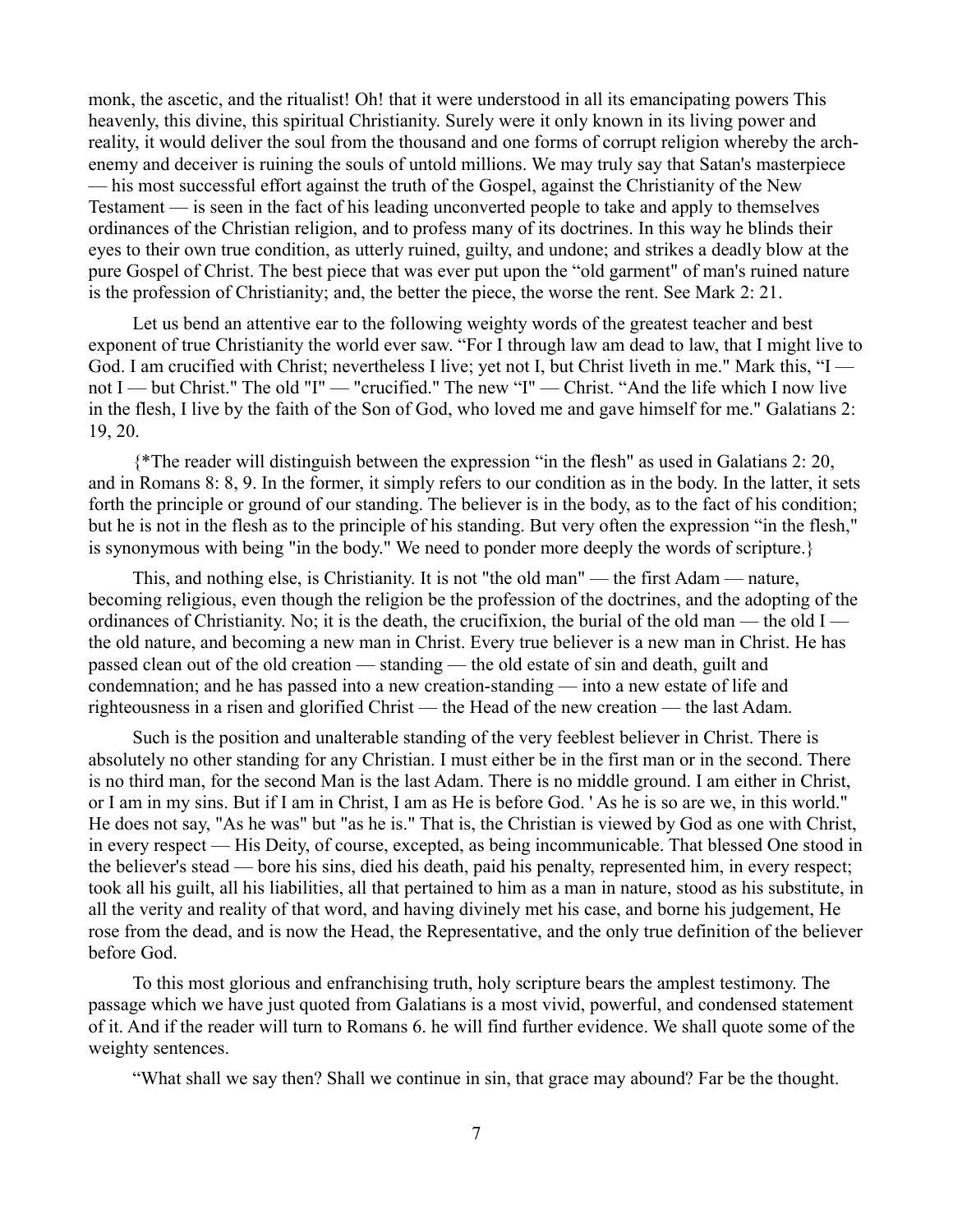How shall we that are dead to sin, live any longer therein? know ye not, that so many of us as were baptised into Jesus Christ were baptised into his death. Therefore we are buried with him by baptism into death; that like as Christ was raised up from the dead by the glory of the Father, even so we also should walk in newness of life. For if we have been planted together in the likeness of his death, we shall be also of resurrection. Knowing this that our old man is crucified with him, that the body of sin might be destroyed, that henceforth we should not serve sin. For he that is dead is freed from sin. Now if we be dead with Christ, we believe that we shall also live with him. Knowing that Christ being raised from the dead, dieth no more; death hath no more dominion over him. For in that he died, he died unto sin once; but in that he liveth he liveth unto God. Likewise reckon ye also yourselves to be dead indeed unto sin, but alive unto God, through Jesus Christ our Lord." Romans 6: 1-11.

Reader, mark, especially, these words in the foregoing quotation — "We that are dead" — "We are buried with him" — "Like as Christ was raised .... even so we also" — "Our old man is crucified with him" — "Dead with Christ" — "Dead indeed unto sin." Do we really understand such utterances? Have we entered into their real force and meaning? Do we, in very deed, perceive their application to ourselves. These are searching questions for the heart; but they are needful. The real doctrine of Romans 6 is but little apprehended. There are thousands who profess to believe in the atoning virtue of the death of Christ, but who do not see aught therein beyond the forgiveness of their sins. They do not see the crucifixion, death, and burial of the old man — the destruction of the body of sin — the condemnation of sin — the entire setting aside of the old system of things belonging to their first Adam condition — in a word their perfect identification with a dead and risen Christ. Hence it is that we press this grand and all-important line of truth upon the attention of the reader. It lies at the very base of all true Christianity, and forms an integral part of the truth of the Gospel.

Let us hearken to further evidence on the point. Hear what the apostle saith to the Colossians: "Wherefore, if ye be dead with Christ from the rudiments of the world, why, as though living in the world, are ye subject to ordinances, after the commandments and doctrines of men, [such as] touch not, taste not, handle not" — thus it is that human ordinances speak to us, telling us not to touch this, not to taste that, not to handle the other, as if there could possibly be any divine principle involved in such things — "which all are to perish with the using;" and which, "have indeed a show of wisdom in will worship, and humility, and neglecting of the body; not in any honour to the satisfying of the flesh. If ye then be risen with Christ, seek those things which are above, where Christ sitteth on the right hand of God. Set your affection on things above, not on things on the earth. *For ye are dead*, and your life is hid with Christ in God."

Here, again, let us inquire how far we enter into the true force, meaning, and application of such words as these — *"Why as though living in the world*," &c.? Are we living in the world or living in heaven — which? The true Christian is one who has died out of this present evil world. He has no more to do with it than Christ. "Like as Christ .... even so we." He is dead to the law — dead to sin: alive in Christ — alive to God — alive in the new creation. He belongs to heaven. He is enrolled as a citizen of heaven. His religion, his politics, his morals are all heavenly. He is a heavenly man walking on the earth, and fulfilling all the duties which belong to the varied relationships in which the hand of God has placed him, and in which the word of God most fully recognises him, and amply guides him, such as husband, father, master, child, servant, and such like. The Christian is not a monk, an ascetic, or a hermit. He is, we repeat, a heavenly, spiritual man, in the world, but not *of* it. He is like a foreigner so far as his residence here is concerned. He is in the body, as to the fact of his condition; but not in the flesh as to the principle of his standing. He is *a man in Christ*.

Ere closing this article, we should like to call the reader's attention to 2 Corinthians 12. In it he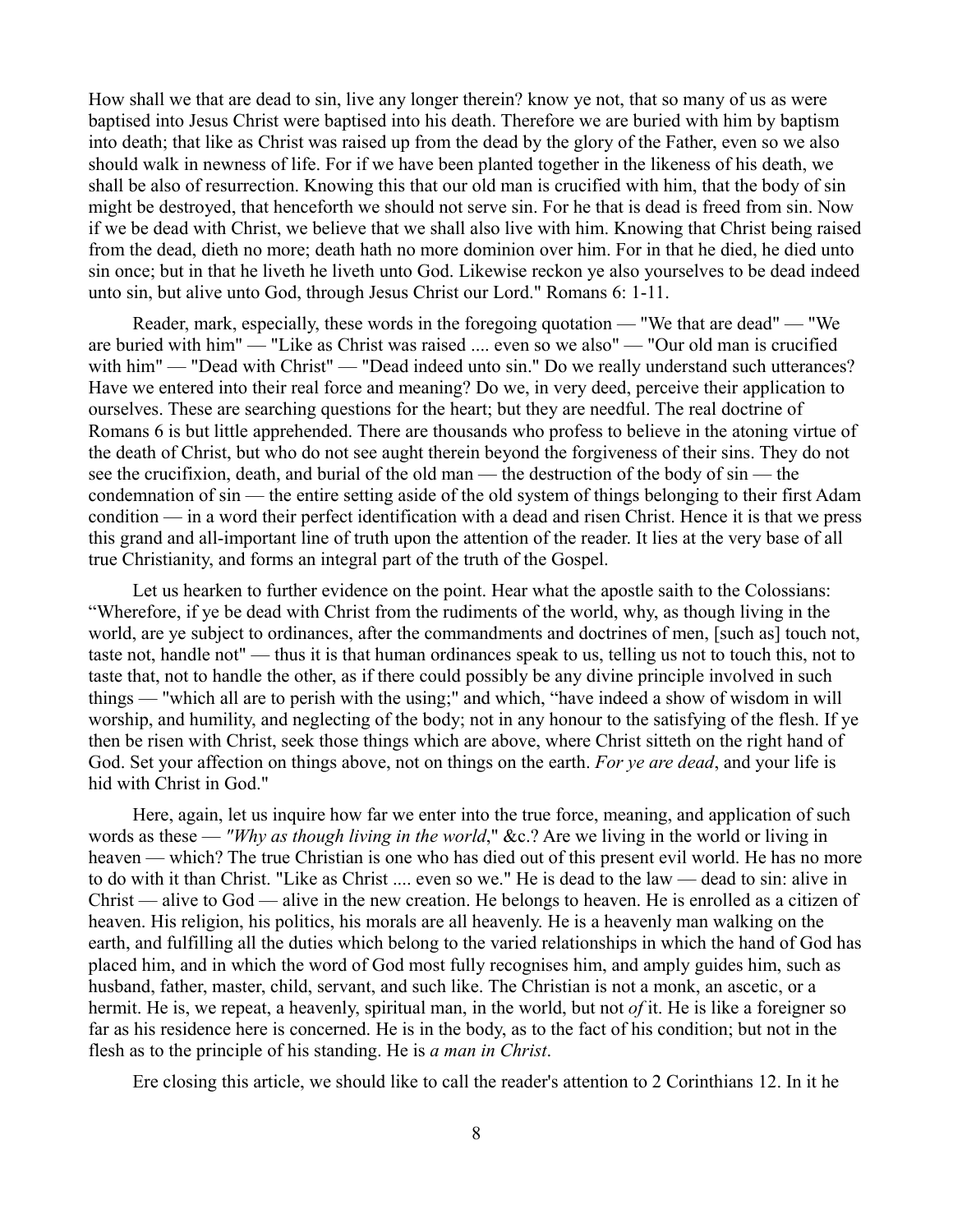will find, at once, the *positive standing* and the *possible state* of the believer. The standing is fixed and unalterable as set forth in that one comprehensive sentence — "A man in Christ." The state may graduate between the two extremes presented in the opening and closing verses of this chapter. A Christian may be in the third heaven, amid the seraphic visions of that blessed and holy place; or he may, if not watchful, sink down into all the gross and evil things named in verses 20, 21.

It may be asked, "Is it possible that a true child of God could ever be found in such a low moral condition?" Alas! alas! reader, it is indeed possible. There is no depth of sin and folly into which a Christian is not capable of plunging, if no; kept by the grace of God. Even the blessed apostle himself, when he came down from the third heaven, needed "a thorn in the flesh" to keep him from being "exalted above measure." We might suppose that a man who had been up in that bright and blessed region could never again feel the stirrings of pride. But the plain fact is that even the third heavens cannot cure the flesh. It is utterly incorrigible, and must be judged and kept under, day by day, hour by hour, moment by moment, else it will cut out plenty of sorrowful work for us.

Still, nothing can touch the believer's standing. He is in Christ, for ever — justified, accepted, perfect in Him, and never can be anything else. And, moreover, he must ever judge his state by his standing, never his standing by his state. To attempt to reach the standing by my state is *legalism*, to refuse to judge my state by the standing is *antinomianism*. Both — though so diverse one from the other — are alike false — alike opposed to the truth of God — alike offensive to the Holy Ghost alike removed from the divine idea of "A Man in Christ."

#### PART 3.

Having considered the deeply interesting questions of "a man in nature" and "a man in Christ," it remains for us, now, to dwell for a little, in the third and last place, on the thoroughly practical subject suggested by the title of this paper, namely, THE MAN OF GOD.

It would be a great mistake to suppose that every Christian is a man of God. Even in Paul's day — in the days of Timothy, there were many who bore the Christian name who were very far indeed from acquitting themselves as men of God, that is, as those who were really God's men, in the midst of the failure and error which, even then, had begun to creep in.

It is the perception of this fact that renders the Second Epistle to Timothy so profoundly interesting. In it we have what we may call ample provision for the man of God, in the day in which he is called to live — a dark, evil, and perilous day, most surely, in which all who — will live godly must keep the eye steadily fixed on Christ Himself — His Name — His Person — His word, if they would make any headway against the tide.

It is hardly possible to read Second Timothy without being struck with its intensely individual character. The very opening address is strikingly characteristic. "I thank God, whom I serve from my forefathers with pure conscience, that without ceasing I have remembrance of thee in my prayers night and day."

What glowing words are these! How affecting to hearken thus to one man of God pouring the deep and tender feelings of his great, large, loving heart into the heart of another man of God! The dear apostle was beginning to feel the chilling influence that was fast creeping over the professing church. He was tasting the bitterness of disappointed hopes. He found himself deserted by many who had once professed to be his friends and associates in that glorious work to which he had consecrated all the energies of his great soul. Many were becoming "ashamed of the testimony of our Lord, and of his prisoner." It was not that they altogether ceased to be Christians, or abandoned the Christian profession;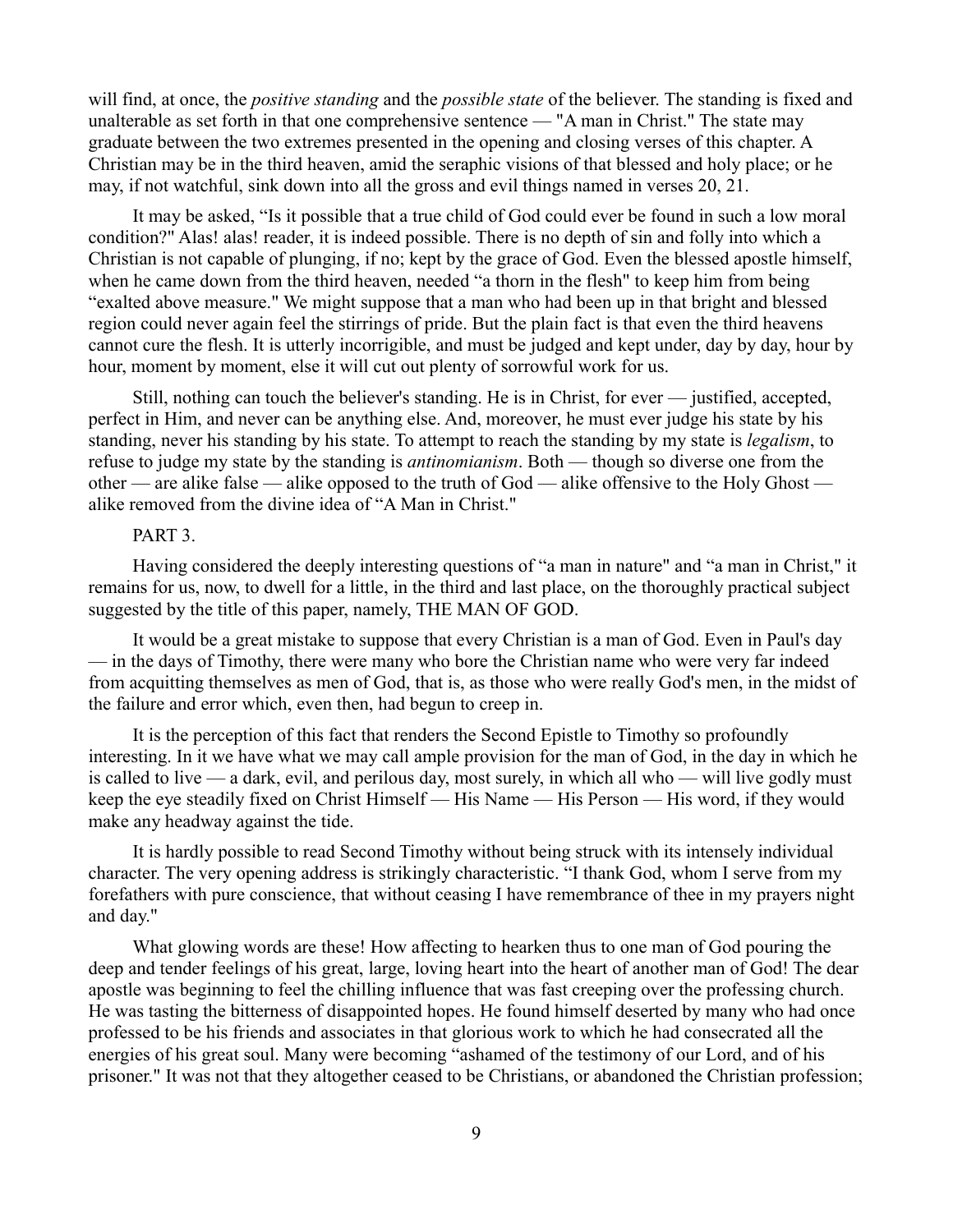but they turned their backs upon Paul, and left him alone in the day of trial.

Now, it is under such circumstances that the heart turns, with peculiar tenderness, to individual faithfulness and affection. If one is surrounded, on all hands, by true hearted confessors — by a great cloud of witnesses: — a large army of good soldiers of Jesus Christ — if the tide of devotedness is flowing around one and bearing him on its bosom, he is not so dependent upon individual sympathy and fellowship.

But, on the other hand, when the general condition of things is low — when the majority prove faithless — when old associates are dropping off, it is then that personal grace and true affection are specially valued. The dark background of general declension throws individual devotedness into beauteous relief.

Thus it is in this exquisite Epistle which now lies open before us. It does the heart good to hearken to the breathings of the aged prisoner of Jesus Christ who can speak of serving God from his forefathers with a pure conscience, and of unceasing remembrance of his beloved son and true yoke fellow.

It is specially interesting to notice that, both in reference to his own history and that of his beloved friend, Paul goes back to facts of very early date — facts in their own individual path — facts prior to their meeting one another, and prior to what we may call their church associations — important and interesting as these things most surely are in their place. Paul had served God, from his forefathers, with pure conscience, before he had known a fellow Christian. This he could continue to do though deserted by all his Christian companions. So also, in the case of his faithful friend, he says, "I call to remembrance the unfeigned faith that is in thee, which dwelt in thy grandmother Lois, and thy mother Eunice: and I am persuaded that in thee also."

This is very touching and very beautiful. We cannot but be struck with such references to the previous history of those beloved men of God. The "pure conscience" of the one, and "the unfeigned faith" of the other, indicate two grand moral qualities which all must possess if they would prove true men of God in a dark and evil day. The former has its immediate reference, in all things, to the one living and true God; the latter draws all its springs from Him. That leads us to walk *before* God; this enables us to walk *with* Him. Both together are indispensable in forming the character of the true man of God.

It is utterly impossible to over-estimate the importance of keeping a pure conscience before God, in all our ways. It is positively invaluable. It leads us to refer everything to God. It keeps us from being tossed hither and thither by every wave and current of human opinion. It imparts stability and consistency to the entire course and character. We are all in imminent danger of falling under human influence — of shaping our way according to the thoughts of our fellow man — of adopting his cue, and mounting his hobby.

All this is destructive of the character of the man of God. If you take your tone from your fellow; if you suffer yourself to be formed in a merely human mould; if your faith stands in the wisdom of man; if your object is to please men, then instead of being a man of God, you will become a member of a party or clique. You will lose that lovely freshness and originality so essential to the individual servant of Christ, and become marked by the peculiar and dominant features of a sect.

Let us carefully guard against this. It has ruined many a valuable servant. Many who might have proved really useful workmen in the vineyard, have failed completely through not maintaining the integrity of their individual character and path. They began with God. They started on their course in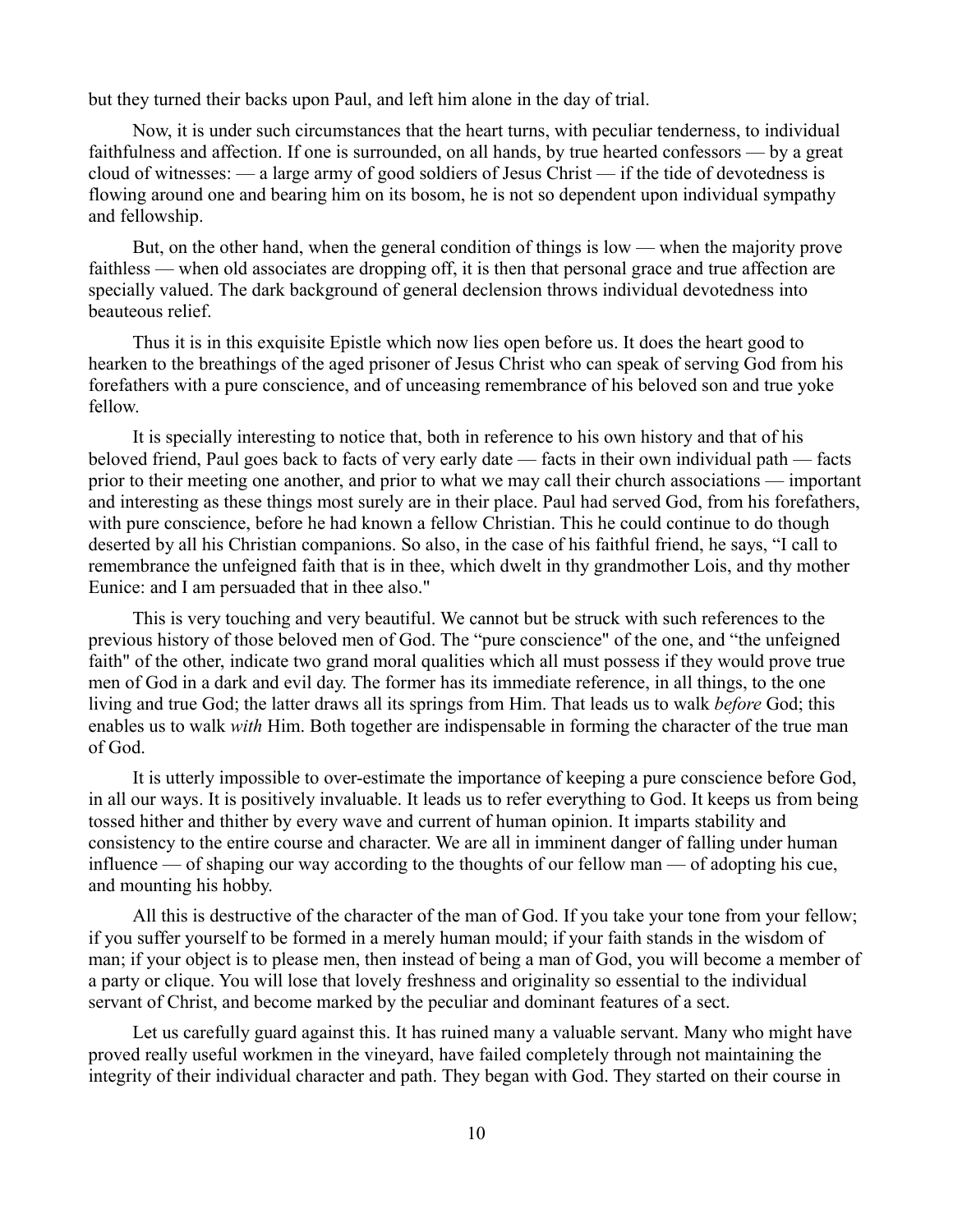the exercise of a pure conscience, and in the pursuit of that path which a divine hand had marked out for them. There was a bloom, a freshness, and a verdure about them, most refreshing to all who came in contact with them. They were taught of God. They drew near to the eternal fountain of holy scripture and drank for themselves. Perhaps they did not know much; but what they did know was real because they received it from God, and it turned to good account for "there is much food in the tillage of the poor."

But, instead of going on with God, they allowed themselves to get under human influence; they got truth second-hand, and became the vendors of other men's thoughts; instead of drinking at the fountain head, they drank at the streams of human opinion; they lost originality, simplicity, freshness, and power, and became the merest copyists, if not miserable caricatures. Instead of giving forth those "rivers of living water" which flow from the true believer in Jesus, they dropped into the barren technicalities and cut and dry common-places of mere systematised religion.

Beloved Christian reader, all this must be sedulously guarded against. We must watch against it, pray against it, believe against it, and live against it. Let us seek to serve God, with a pure conscience. Let us live in His own immediate presence, in the light of His blessed countenance, in the holy intimacy of personal communion with Him, through the power of the Holy Ghost. This, we may rest assured, is the true secret of power for the man of God, at all times, and under all circumstances. We must walk with God, in the deep and cherished sense of our own personal responsibility to Him. This is what we understand by a pure conscience."

But will this tend, in the smallest degree, to lessen our sense of the value of true fellowship — of holy communion with all those who are true to Christ? By no means; indeed it is the very thing which will impart power, energy, and depth of tone to the fellowship. If every "man in Christ" were only acquitting himself thoroughly as "a man of God," what blessed fellowship there would be! what heart work! what glow, what unmistakable power! How different from the dull formalism of a merely nominal assent to certain accredited dogmas of a party, on the one hand, and from the mere *esprit de corps* of cliquism, on the other.

There are few terms in such common use and so little understood as "fellowship." In numberless cases, it merely indicates the fact of a nominal membership in some religious denomination — a fact which furnishes no guarantee whatsoever of living communion with Christ, or personal devotedness to His cause. If all who are nominally "in fellowship" were acquitting themselves thoroughly as men of God, what a very different condition of things we should be privileged to witness!

But what is fellowship? It is, in its very highest expression, having one common object with God, and taking part in the same portion; and that object — that portion is Christ — Christ known and enjoyed through the Holy Ghost. This is fellowship with God. What a privilege! What a dignity! What unspeakable blessedness! To be allowed to have a common object and a common portion with God Himself! To delight in the One in whom He delights! There can be nothing higher, nothing better, nothing more precious than this. Not even in heaven itself shall we know aught beyond this. Our own condition will, thank God, be vastly different. We shall be done with a body of sin and death, and be clothed with a body of glory. We shall be done with a sinful, sorrowful, distracting world, where all is directly opposed to God and to us, and we shall breathe the atmosphere — the pure and exhilarating atmosphere of that bright and blessed world above. But, in so far as our fellowship is concerned, it is now as it shall be then, "with the Father and with His Son Jesus Christ" — "In the light," and by the power of the Holy Ghost.

Thus much as to our fellowship with God. And, as regards our fellowship one with another, it is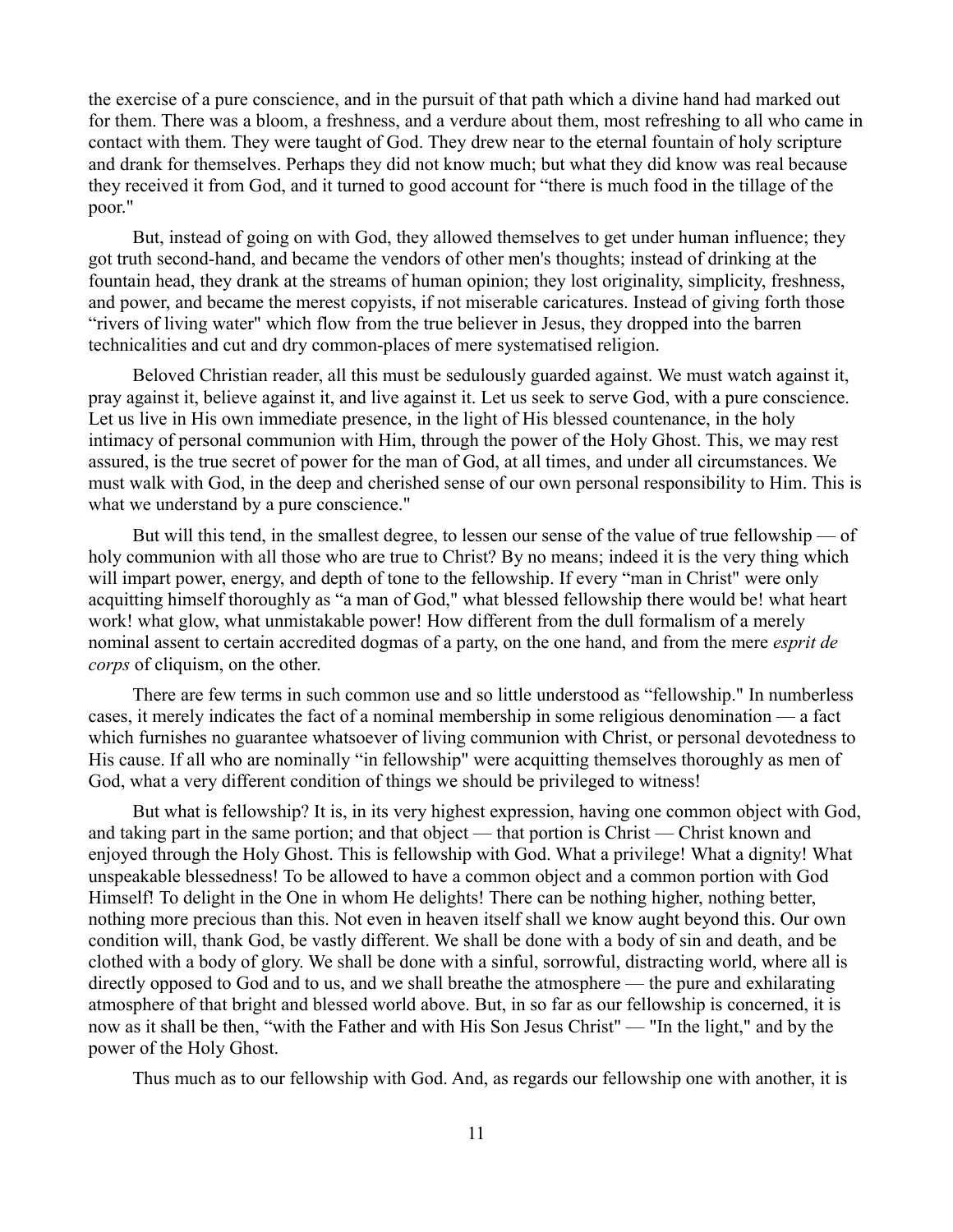simply as we walk in the light, as we read, "If we walk in the light, as he is in the light, we have fellowship one with another, and the blood of Jesus Christ his Son cleanseth us from all sin." (1 John 1: 7) We can only have fellowship one with another as we walk in the immediate presence of God. There may be a vast amount of mere intercourse without one single particle of divine fellowship. Alas! alas! a great deal of what passes for Christian fellowship is nothing more than the merest religious gossip the vapid, worthless, soul-withering chit-chat of the religious world, than which nothing can be more miserably unprofitable. True Christian fellowship can only be enjoyed in the light. It is when we are individually walking with God, in the power of personal communion, that we really have fellowship one with another, and this fellowship consists in real heart enjoyment of Christ as our one object — our common portion. It is not heartless traffic in certain favourite doctrines which we receive to hold in common. It is not morbid sympathy with those who think, and see, and feel with us, in some favourite theory or dogma. It is something quite different from all this. It is delighting in Christ, in common with all those who are walking in the light. It is attachment to Him — to His Person — His Name — His word — His cause — His people. It is joint consecration of heart and soul to that blessed One who loved us and washed us from our sins in His own blood, and brought us into the light of God's presence, there to walk with Him and with one another. This and nothing less is Christian fellowship; and where this is really understood it will lead us to pause and consider what we say when we declare, in any given case, "such an one is in fellowship."

But we must proceed with our Epistle, and there see what full provision there is for the man of God, however dark the day may be in which his lot is cast.

We have seen something of the importance — yea rather we should say, the indispensable necessity of "a pure conscience," and "unfeigned faith," in the moral equipment of God's man. These qualities lie at the very base of the entire edifice of practical godliness which must ever characterise the genuine man of God.

But there is more than this. The edifice must be erected as well as the foundation laid. The man of God has to work on amid all sorts of difficulties, trials, sorrows, disappointments, obstacles, questions, and controversies. He has his niche to fill, his path to lead, his work to do. Come what may, he must serve. The enemy may oppose; the world may frown; the church may be in ruins around him; false brethren may thwart, hinder, and desert; strife, controversy, and division may arise and darken the atmosphere; still the man of God must move on, regardless of all these things, working, serving, testifying, according to the sphere in which the hand of God has placed him, and according to the gift bestowed upon him. How is this to be done? Not only by keeping a pure conscience and the exercise of an unfeigned faith — priceless, indispensable qualities! but, further, he has to hearken to the following weighty word of exhortation — "Wherefore I put thee in remembrance that thou stir up the gift of God, which is in thee by the putting on of my hands."

The gift must be stirred up, else it may become useless if allowed to lie dormant. There is great danger of letting the gift drop into disuse through the discouraging influence of surrounding circumstances. A gift unused will soon become useless; whereas, a gift stirred up and diligently used grows and expands. It is not enough to possess a gift, we must wait upon the gift, cultivate it, and exercise it. This is the way to improve it.

And observe the special force of the expression, "Gift of God." In Ephesians 4 we read of "the gift of Christ," and there, too, we find all the gifts, from the highest to the lowest range, flowing down from Christ the risen and glorified Head of His body the church. But in 2 Timothy, we have it defined as "the gift of God." True it is — blessed be His holy name! — our Lord Christ is God over all, blessed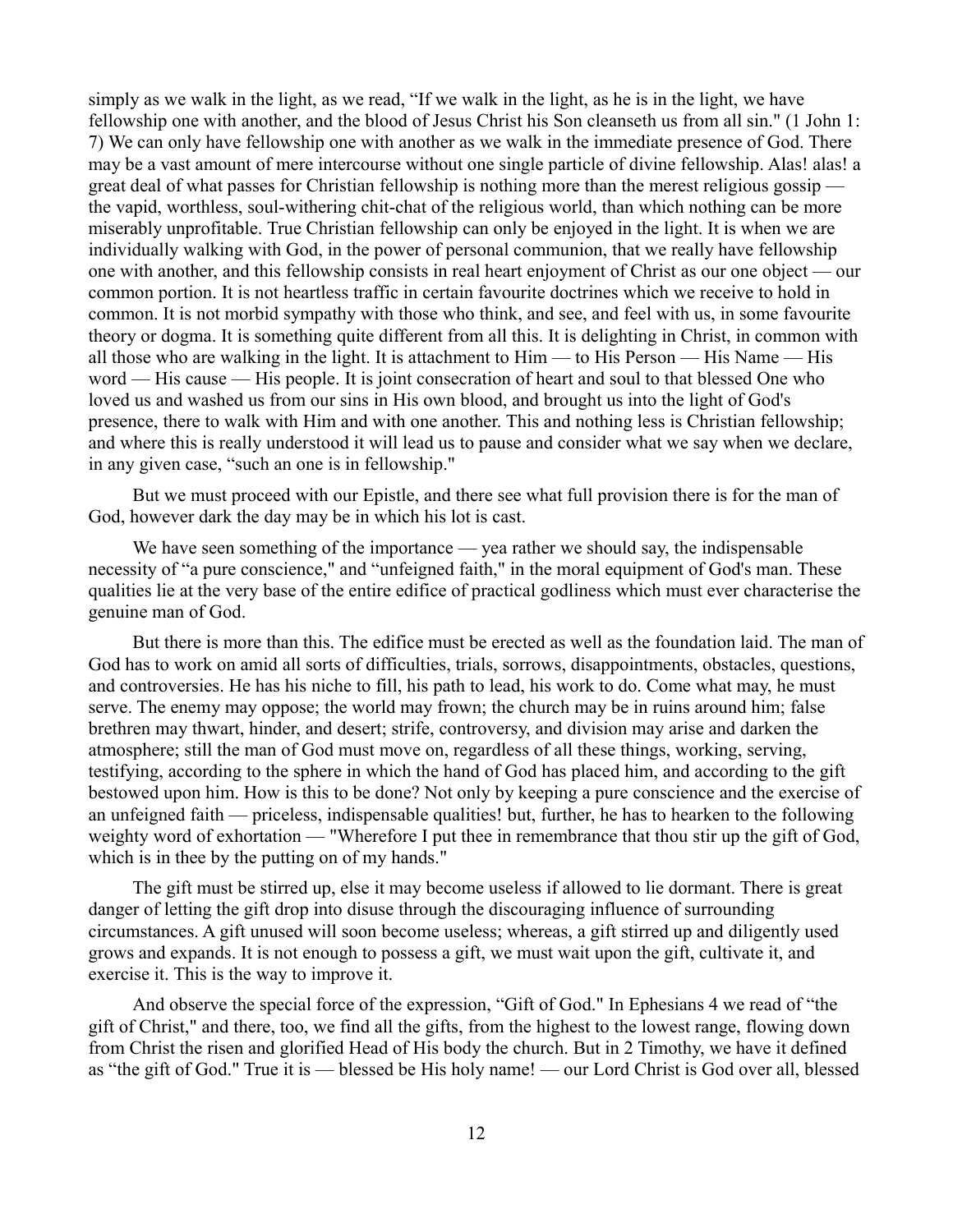for ever, so that the gift of Christ is the gift of God. But we may rest assured there is never any distinction in scripture without a difference; and hence there is some good reason for the expression "gift of God. "We doubt not it is in full harmony with the nature and object of the Epistle in which it occurs. It is "the gift of God" communicated to "the man of God "to be used by him notwithstanding the hopeless ruin of the professing church, and spite of all the difficulty, darkness, and discouragement of the day in which his lot is cast.

The man of God must not allow himself to be hindered in the diligent cultivation and exercise of his gift, though everything seems to look dark and forbidding, for "God hath not given us the spirit of fear; but of power and of love, and of a sound mind." Here we have "God'' again introduced to our thoughts, and that, too, in a most gracious manner, as furnishing His man with the very thing he needs to meet the special exigence of his day — "The Spirit of power, and of love, and of a sound mind."

Marvellous combination! Truly, an exquisite compound after the art of the apothecary! Power, love and wisdom! How perfect! Not a single ingredient too much. Not one too little. If it were merely a spirit of power, it might lead one to carry things with a high hand. Were it merely a spirit of love, it might lead one to sacrifice truth for peace' sake; or indolently to tolerate error and evil, rather than give offence But the power is softened by the love; and the love is strengthened by the power; and, moreover, the spirit of wisdom comes in to adjust both the power and the love. In a word, it is a divinely perfect and beautiful provision for the man of God — the very thing he needs for "the last days" so perilous, so difficult, so full of all sorts of perplexing questions and apparent contradictions. If one were to be asked what he would consider most necessary for such days as these? surely he should, at once, say, "power, love, and soundness of mind." Well, blessed be God, these are the very things which He has graciously given to form the character, shape the way, and govern the conduct of the man of God, right on to the end.

But there is further provision and further exhortation for the man of God. "Be not thou therefore ashamed of the testimony of our Lord, nor of me his prisoner; but be thou partaker of the afflictions of the gospel according to the power of God." In Pentecostal days, when the rich and mighty tide of divine grace was flowing in, and bearing thousands of ransomed souls upon its bosom; when all were of one heart and one mind when those outside were overawed by the extraordinary manifestations of divine power, it was rather a question of partaking of the triumphs of the gospel, than its afflictions. But in the days contemplated in 2 Timothy, all is changed. The beloved apostle is a lonely prisoner at Rome; all in Asia had forsaken him; Hymeneus and Philetus are denying the resurrection; all sorts of heresies, errors, and evils are creeping in; the landmarks are in danger of being swept away by the tide of apostasy and corruption.

In the face of all this, the man of God has to brace himself up for the occasion. He has to endure hardness; to hold fast the form of sound words; he has to keep the good thing committed to him; to be strong in the grace that is in Christ Jesus; to keep himself disentangled — however he may be engaged; he must keep himself free as a soldier; he must cling to God's sure foundation; He must purge himself from the dishonourable vessels in the great house; he must flee youthful lusts, and *follow* righteousness, faith, charity, peace, with them that call on the Lord out of a pure heart. He must avoid foolish and unlearned questions. He must turn away from formal and heartless professors. He must be thoroughly furnished for all good works, perfectly equipped through a knowledge of the holy scriptures. He must preach the word; be instant in season and out of season. He must watch in all things; endure afflictions; and do the work of an evangelist.

What a category for the man of God! Who is sufficient for these things? Where is the spiritual